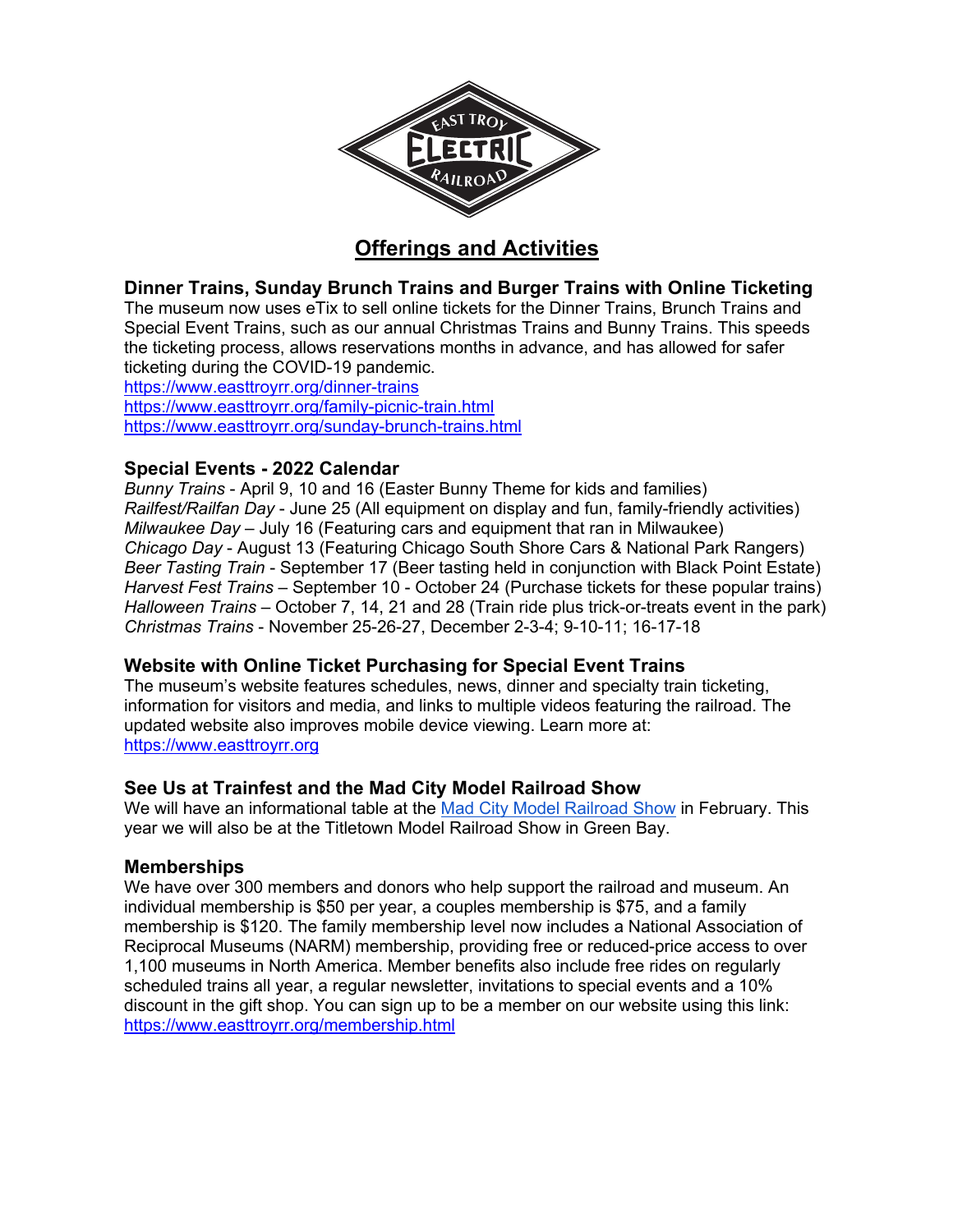

# **Regular Schedules - 2022**

#### **Fridays, Sundays and Holidays**

 *June 3 to September 4*

Eastbound, Departs from the East Troy Depot:

10:00 a.m. 12:00 p.m. 2:00 p.m.

Westbound, Departs from Indianhead Park in Mukwonago:

10:40 a.m. 12:40 p.m. (last round trip) 2:40 p.m.

Westbound, Departs from the Elegant Farmer Depot:

11:00 a.m. 1:00 p.m. (last round trip) 3:00 p.m.

#### **Saturdays**

*April 23 to September 3*

Eastbound, Departs from the East Troy Depot:

| $10:00$ a.m. | 1:00 $p.m.$ |
|--------------|-------------|
| $11:00$ a.m. | 2:00 p.m.   |
| 12:00 p.m.   | 3:00 p.m.   |

Westbound, Departs from Indianhead Park in Mukwonago:

| 10:40 a.m. | 1:40 p.m. (last round trip) |
|------------|-----------------------------|
| 11:40 a.m. | 2:40 p.m.                   |
| 12:40 p.m. | 3:40 p.m.                   |

Westbound, Departs from the Elegant Farmer Depot:

| $11:00$ a.m. | 2:00 p.m. (last round trip) |
|--------------|-----------------------------|
| 12:00 p.m.   | 3:00 p.m.                   |
| 1:00 p.m.    | 4:00 p.m.                   |

*\*\* Note that tickets may be exchanged all day for unlimited rides, subject to availability of seating -- we do not sell one-way tickets\*\**

*Reservations are required for special event trains, like the Dinner Trains, Beer Tasting Trains, Bunny Trains and Christmas Trains and Harvest-Fest Trains.*